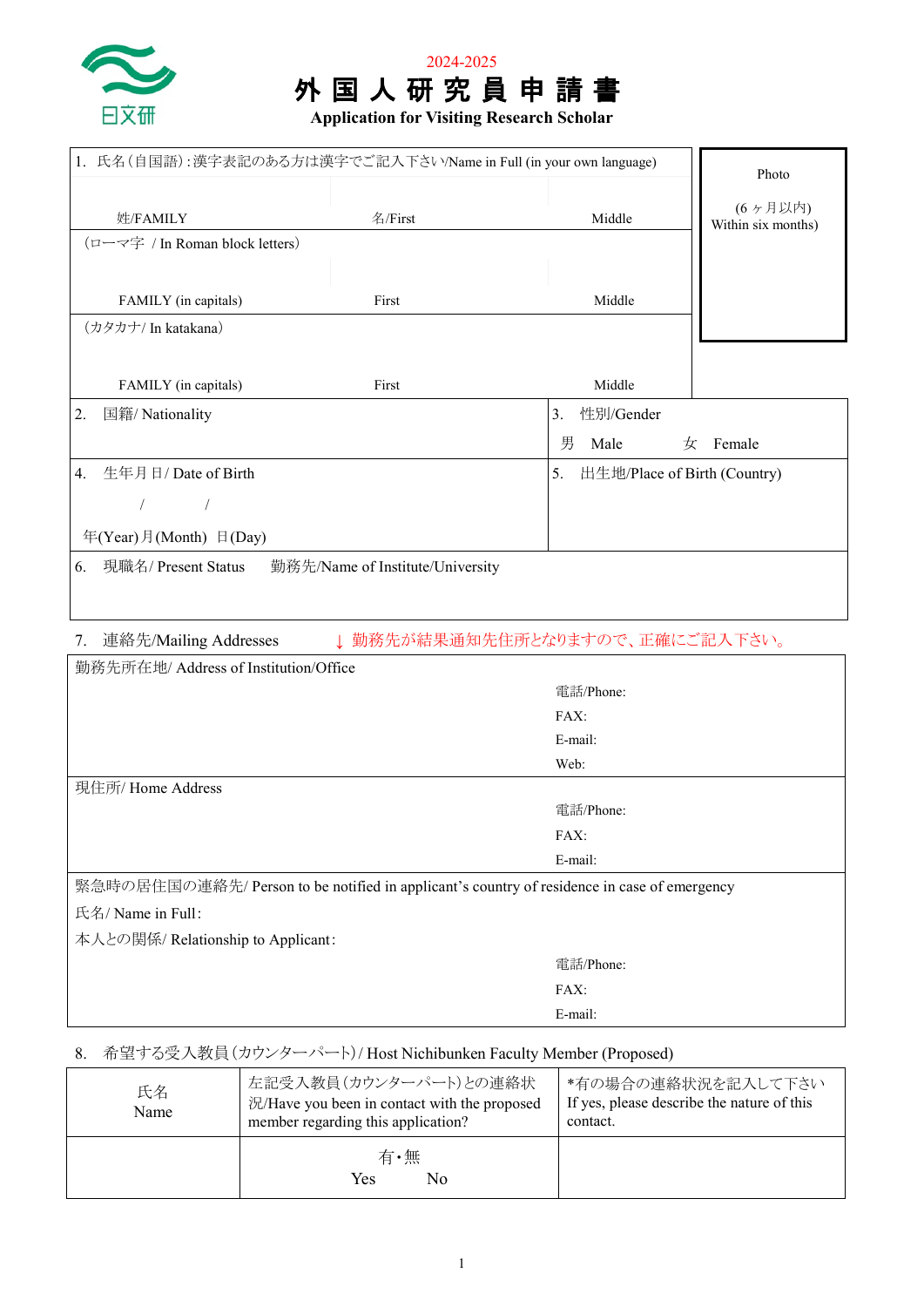### 9. 着任希望期間/ Proposed Duration of Stay (Research Period)

| 第一希望/ First Preference                                            | 第二希望/ Second Preference                                           |
|-------------------------------------------------------------------|-------------------------------------------------------------------|
| $\sim$                                                            | $\sim$                                                            |
| 自 年/月/日 ~ 至 年/月/日<br>From Year/Month/Day $\sim$ To Year/Month/Day | 自 年/月/日 ~ 至 年/月/日<br>From Year/Month/Day $\sim$ To Year/Month/Day |

\*2024年4月1日から2025年3月31日までの間に着任し、研究期間は着任から3カ月以上1年以内とします。

のず第二希望までご記入下さい。着任開始は月初め、任期の最終日は月の最終日に設定して下さい。

\* The Visiting Research Scholar is expected to arrive at Nichibunken between April 1, 2024 and March 31, 2025, and to stay for a period of between three months and one year. Please be sure to fill in your second preference. Periods should start on the first day and end on the last day of the month.

10. 学歴・学位(大学以上)/ Higher Education \*大学以上の学歴よりお書き下さい。Please start from the undergraduate (university) to the most recent one.

| 期間: 年/月~年/月<br>Period: $M/Y - M/Y$ | 学校名、学部/研究科等、及び所在地<br>Name of Institution, Department, and Location                                                           | 専攻<br>Major                | 学位<br>Degree |
|------------------------------------|------------------------------------------------------------------------------------------------------------------------------|----------------------------|--------------|
| 例)<br>1990年4月~1993年3月              | △△大学、○○研究科、博士課程、、京都                                                                                                          | 日本文学                       | 博士           |
| 1989年4月~1991年3月                    | △△大学、○○研究科、修士課程、京都                                                                                                           | 日本文学                       | 修士           |
| 1985年4月~1989年3月                    | △△大学、○○学部、京都                                                                                                                 | 日本文学                       | 学士           |
|                                    |                                                                                                                              |                            |              |
| Example)<br>$4/1990 \sim 3/1993$   | Doctoral Course, Graduate School of $\triangle \triangle$ ,<br>$\circlearrowright\circlearrowright$ University, Kyoto, Japan | Japanese Literature        | <b>PhD</b>   |
| $4/1989 \sim 3/1991$               | Master's Course, Graduate School of $\triangle \triangle$ ,<br>$\circlearrowright\circlearrowright$ University, Kyoto, Japan | <b>Japanese Literature</b> | <b>MA</b>    |
| $4/1985 \sim 3/1989$               | Department of $\triangle \triangle$ ,<br>$\bigcirc$ University, Kyoto, Japan                                                 | <b>Japanese Literature</b> | <b>BA</b>    |
|                                    |                                                                                                                              |                            |              |

\*給与決定上必要としますので、『年』だけではなく必ず『月』まで記入して下さい。For use in determining your salary, please indicate BOTH Month and Year.

11. 職歴/ Employment Record \*最終職歴よりお書き下さい。Please start from the most recent one.

| 期間: 年/月~年/月<br>Period: $M/Y - M/Y$ | 勤務先 及び 所在地<br>Name of Employer/Organization and Location      | 職名<br>Job Title | 給与受給の有無<br>Paid · Unpaid |
|------------------------------------|---------------------------------------------------------------|-----------------|--------------------------|
| 例)1990年9月~<br>1993年6月              | XXX 大学日本研究学部、ボストン、アメリカ                                        | 講師              | Paid · Unpaid            |
| Example) $9/1990 \sim 6/1993$      | XXX University, Institute of Japanese Studies,<br>Boston, USA | Lecturer        | Paid · Unpaid            |
|                                    |                                                               |                 | Paid · Unpaid            |
|                                    |                                                               |                 | Paid · Unpaid            |
|                                    |                                                               |                 | Paid · Unpaid            |
|                                    |                                                               |                 | Paid · Unpaid            |
|                                    |                                                               |                 | Paid · Unpaid            |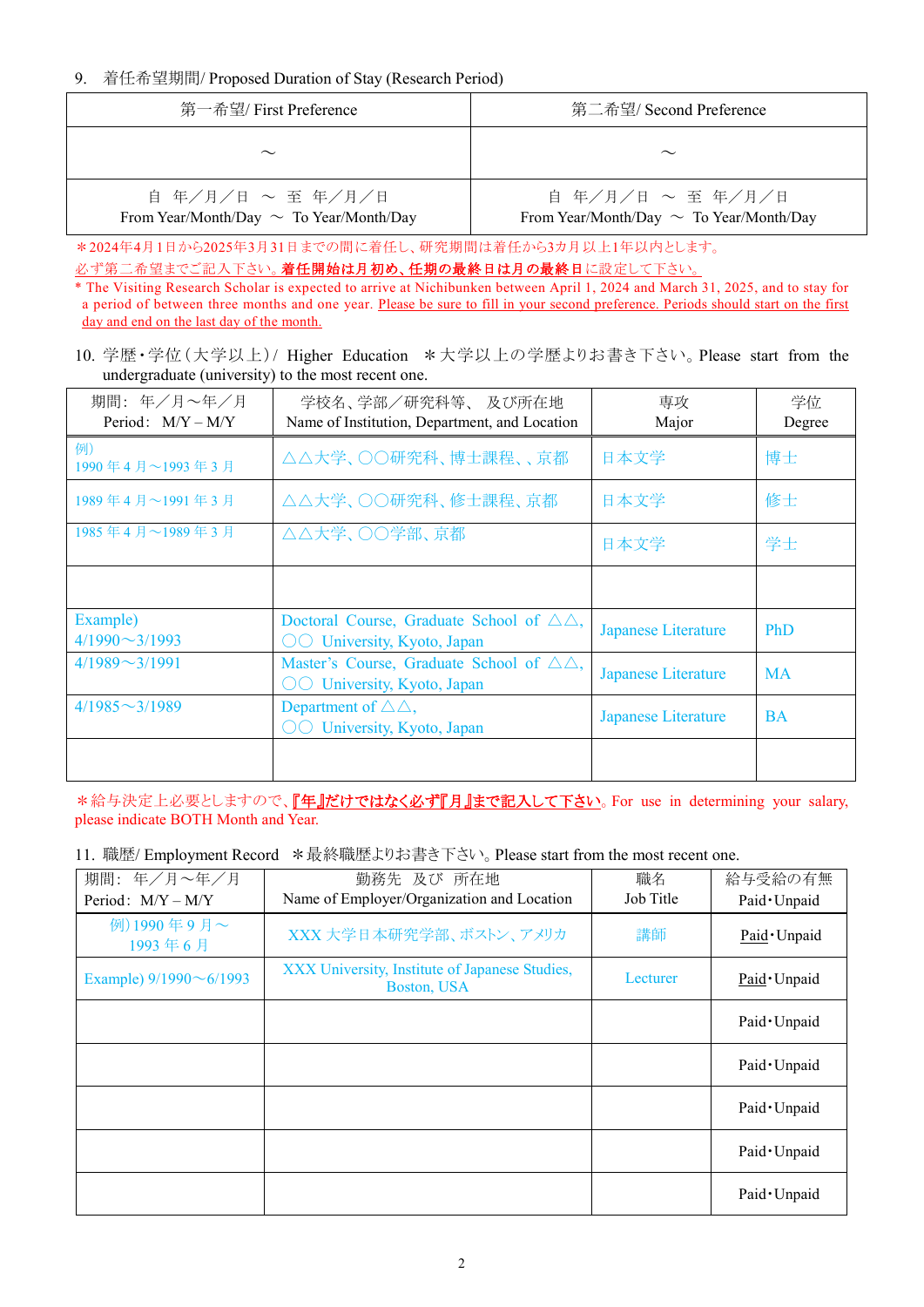|  | Paid · Unpaid |
|--|---------------|
|  | Paid · Unpaid |
|  | Paid · Unpaid |
|  | Paid · Unpaid |

\*給与決定上必要としますので、『年』だけではなく必ず『月』まで記入して下さい。 For use in determining your salary, please indicate BOTH Month and Year.

## 12. 学会活動等/ Academic and Other Professional Activities

| 期間:年/月~年/月<br>Period: M/Y - M/Y | 学会活動及び受賞等の名称<br>Membership in Academic Societies, Awards, etc. |  |  |
|---------------------------------|----------------------------------------------------------------|--|--|
|                                 |                                                                |  |  |
|                                 |                                                                |  |  |
|                                 |                                                                |  |  |
|                                 |                                                                |  |  |
|                                 |                                                                |  |  |
|                                 |                                                                |  |  |
|                                 |                                                                |  |  |

### 13. 専門分野/ Field of Specialization

# 14. 最近の研究テーマ/ Recent Research Topics

15. 申請中の他のフェローシップ名 及び就職活動の状況/ Names of other fellowships or positions for which you are currently applying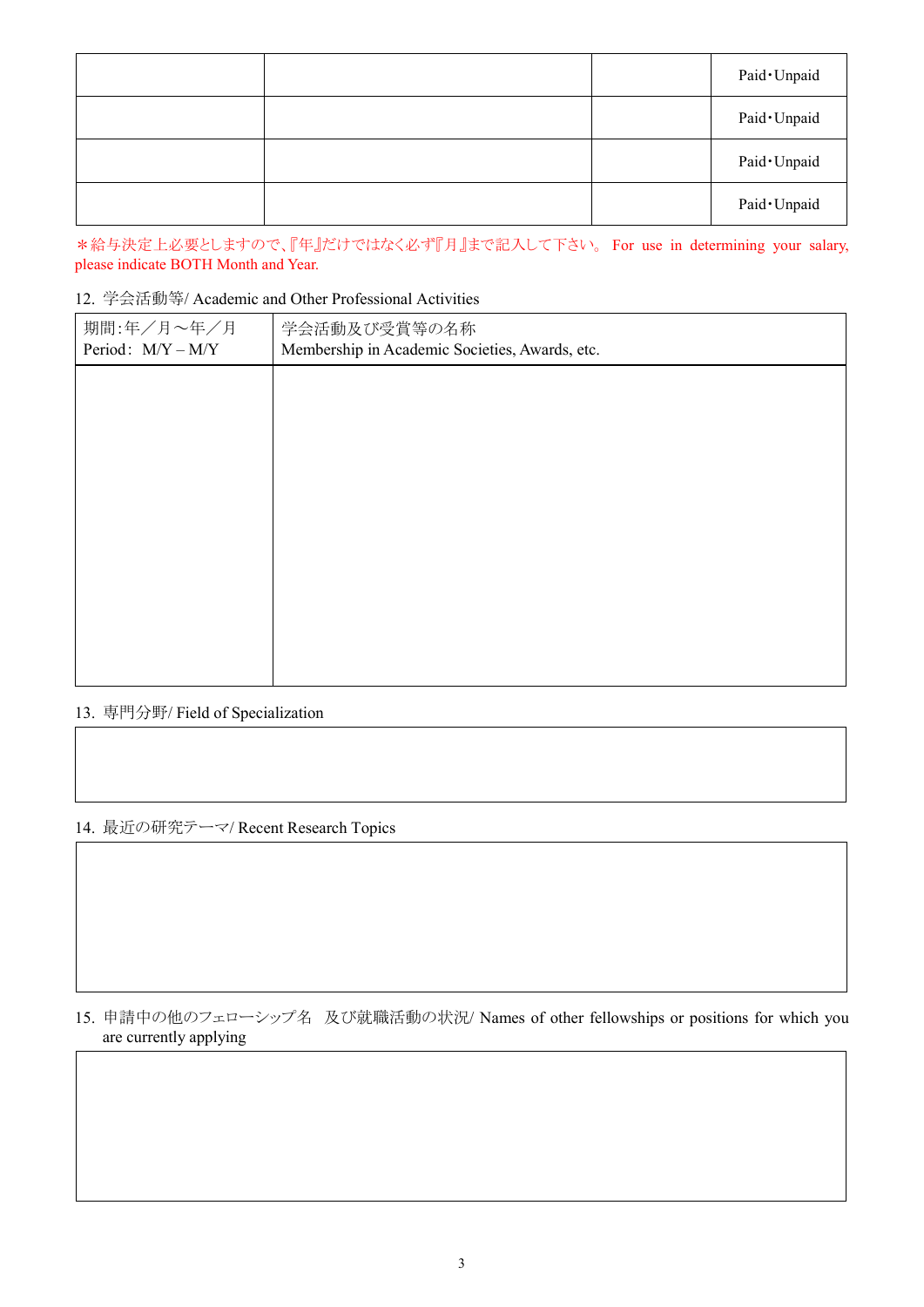16. 言語能力(優・良・可・不可に区分して記入して下さい。)/ Language Ability (Evaluate as 'Excellent', 'Good', 'Fair', or 'Poor'.)

| 言語(Language) | 読む (Reading) | 書く(Writing) | 話す(Speaking) |
|--------------|--------------|-------------|--------------|
| 日本語 Japanese |              |             |              |
| 英語 English   |              |             |              |
|              |              |             |              |
|              |              |             |              |
|              |              |             |              |

17. 日本滞在歴(期間、目的、受けた奨学金等を明記のこと)/ Past Stays in Japan (Period, Purpose, Grants received, if any)

#### 18. 同伴家族/ Accompanying Dependents to Japan

| 氏名<br>Name | 続柄<br>Relationship | 生年月日<br>Date of Birth | 備考<br>Remarks |
|------------|--------------------|-----------------------|---------------|
|            |                    |                       |               |
|            |                    |                       |               |
|            |                    |                       |               |
|            |                    |                       |               |

(注)同伴者に必要な経費は、すべて本人の負担となります。

Note: All expenses incurred by the presence of dependents are to be borne by the applicant.

#### 19. 健康状態/ Health Condition

□ 優/ Excellent □ 良/ Good □ 可/ Fair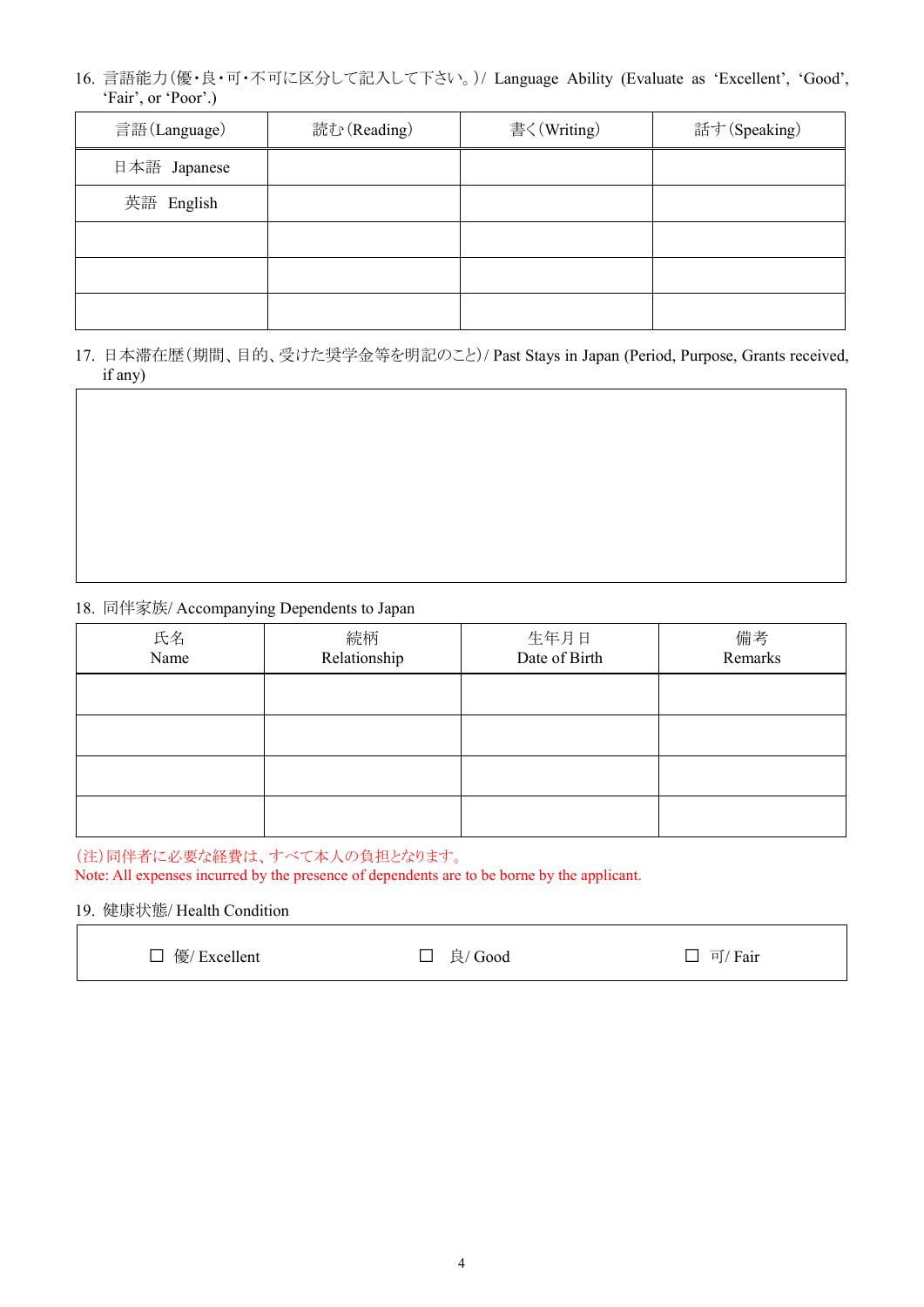20. 主な研究業績(①著書・論文名、②発行所又は論文掲載雑誌名、③発行日付及び④共著の場合は共著者名 も記入して下さい。なお、日本語又は英語以外で書かれた著書・論文がある場合には、そのうち主要なもののタ イトル3点に日本語又は英語の訳を付して下さい。)

Major Publications: Please list the following ①Title, ②Publisher or Journal, ③Date of Publication,

④Co-Author if any. If you are listing publications (books, articles, etc.) that are written in a language other than Japanese or English, please provide either a Japanese or English translation of the titles for at least three works that you feel are significant for your present application.